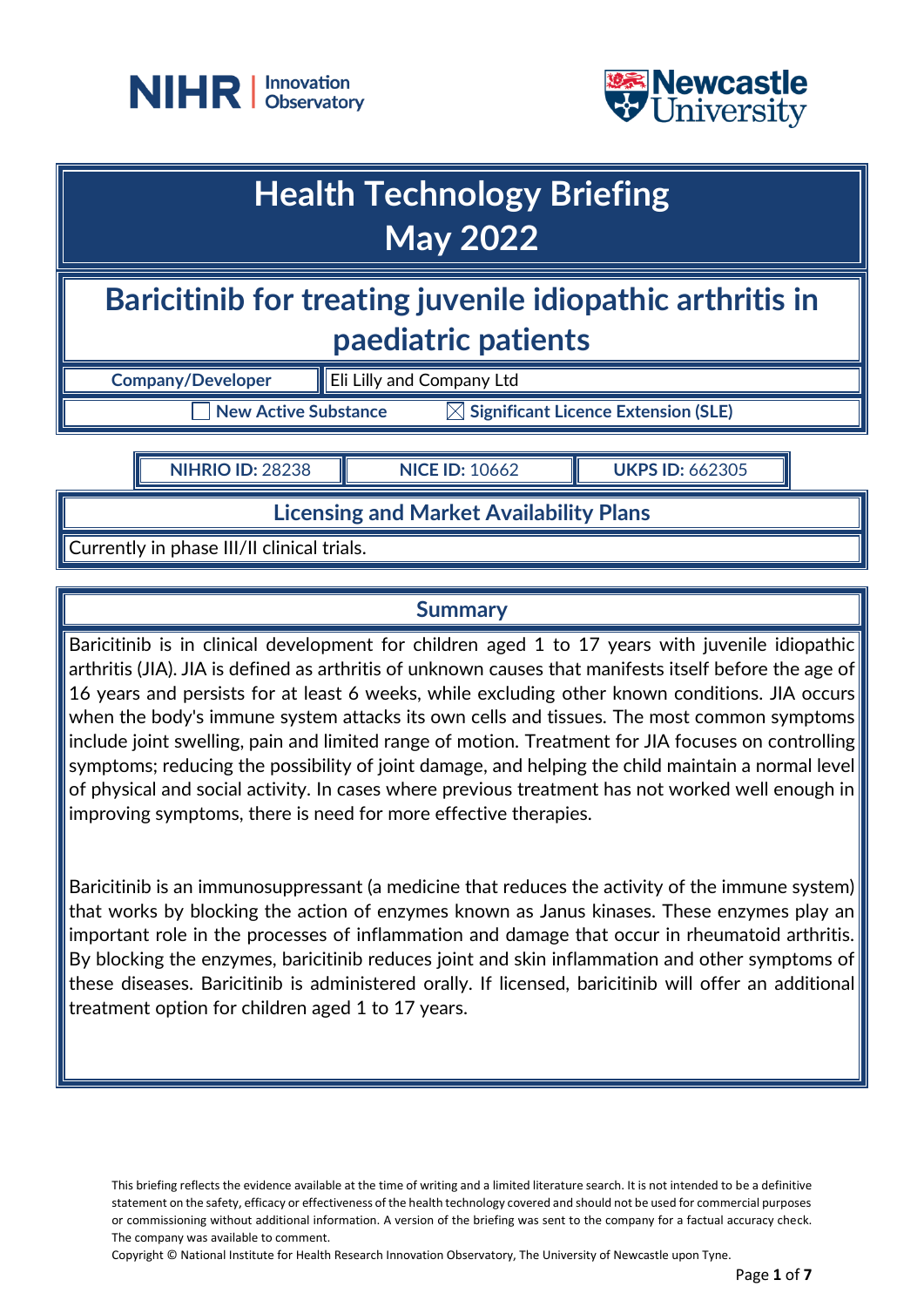



### **Proposed Indication**

#### Treatment of juvenile idiopathic arthritis (JIA) in paediatric patients aged 1 to 17 years. $^{1,2}$

֦

## **Technology**

**Description** 

Baricitinib (Olumiant, LY3009104) is a selective and reversible inhibitor of Janus kinase (JAK) 1 and JAK2. JAKs are enzymes that transduce intracellular signals from cell surface receptors for a number of cytokines and growth factors involved in haematopoiesis, inflammation and immune function. Within the intracellular signalling pathway, JAKs phosphorylate and activate signal transducers and activators of transcription (STATs), which activate gene expression within the cell. Baricitinib modulates these signalling pathways by partially inhibiting JAK1 and JAK2 enzymatic activity, thereby reducing the phosphorylation and activation of STATs.<sup>3</sup>

Baricitinib is in clinical development for the treatment of JIA in paediatric patients aged 1 to 17 years. In the phase III clinical trials (NCT04088396, NCT03773978), baricitinib is administered orally at an unspecified dose. 1,2

#### Key Innovation

Three studies in around 2,500 patients with rheumatoid arthritis showed that baricitinib improves symptoms, such as tenderness and joint swelling, in patients whose previous disease-modifying drugs have not worked well enough. In these studies, baricitinib (alone or with disease-modifying medicines such as methotrexate and adalimumab) resulted in more patients achieving an improvement of 20% or more in a standard symptom score (ACR 20) than comparator medicines and placebo. $4$  In addition, baricitinib being administered orally offers potential advantages over conventional or biological disease-modifying antirheumatic drugs (DMARDs) that are administered by subcutaneous injections or intravenous infusions, thereby avoiding the need to train patients or carers to administer the dose, or for the patients to attend | a clinic for treatment. 5

If licensed, baricitinib will offer an additional treatment option for children aged 1 to 17.

#### Regulatory & Development Status

Baricitinib is already licensed in the UK/EU for:<sup>3</sup>

- moderate-to-severe active rheumatoid arthritis in adults patients who have responded inadequately to, or who are intolerant to one or more disease-modifying anti-rheumatic drugs
- moderate to severe atopic dermatitis in adult patients who are candidates for systemic therapy

Baricitinib is in phase III/II clinical development for several indications, some of which include:<sup>6</sup>

- COVID-19
- Atopic Dermatitis
- Systemic Lupus Erythematosus
- Sjogren's Syndrome
- **Uveitis**
- Type 1 Diabetes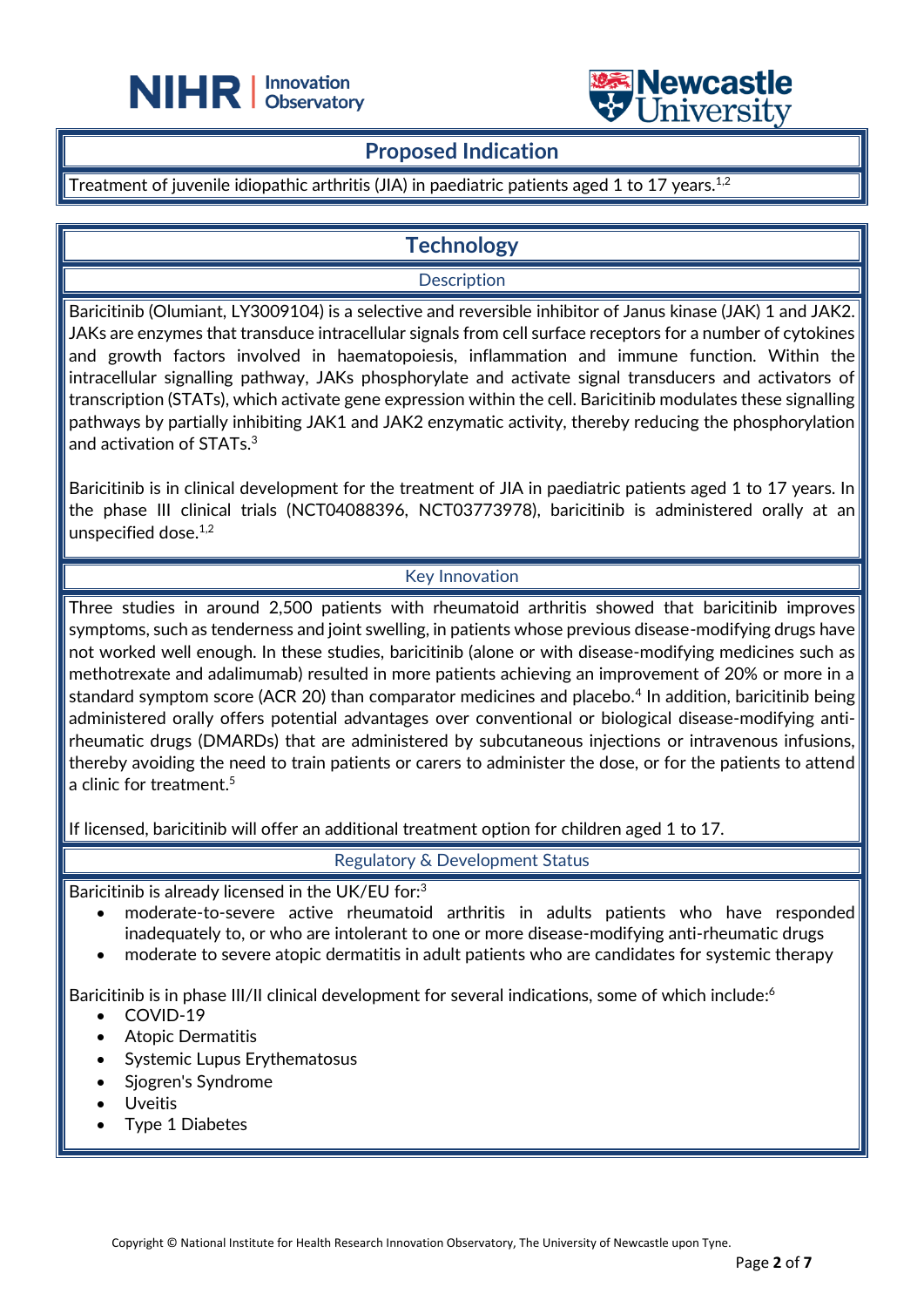

## **Patient Group**

֦

#### Disease Area and Clinical Need

Juvenile idiopathic arthritis (JIA) is a group of disorders that cause arthritis (stiff, swollen, painful joints) in children. 7 It typically causes joint pain and inflammation in the hands, knees, ankles, elbows and/or wrists, but it may affect other body parts too.<sup>8</sup> JIA occurs when the body's immune system attacks its own cells and tissues. It is not known why this happens, but both heredity and environment seem to play a role. Several serious complications can result from JIA. Some forms can cause eye inflammation, which if left untreated, may result in cataracts, glaucoma and even blindness. Eye inflammation frequently occurs without symptoms. Another complication includes growth problems which can interfere with the child's growth and bone development.<sup>9</sup>

JIA has an annual incidence of 1:10,000 children and an overall prevalence in childhood of 1:1000. At any one time, there are >12,000 children with JIA.<sup>10</sup> In England, in 2020-2021 were 9,638 admissions (of which 8,756 were day cases) for primary diagnosis of juvenile arthritis and juvenile arthritis in diseases classified elsewhere (ICD-10 code M08), which resulted in 9,705 finished consultant episodes (FCE) and 1,420 FCE bed days.<sup>11</sup>

#### Recommended Treatment Options

Drugs can not cure arthritis, but they can control the symptoms and help to reduce the possibility of joint damage.<sup>12</sup> Pharmacological treatments for people with JIA include:12,13

- Painkillers. These drugs help to control the pain of arthritis. Common painkillers include paracetamol, codeine or combinations.
- Non-steroidal anti-inflammatory drugs (NSAIDs). These drugs help to reduce pain, stiffness and swelling. Examples include ibuprofen, piroxicam, naproxen and diclofenac
- DMARDs which dampen down inflammation and can reduce the joint damage caused by arthritis. Methotrexate is the most commonly used DMARD in JIA
- Biological therapies. These drugs are prescribed for patients that do not respond to DMARDs such as methotrexate. The main biological therapies used for JIA are abatacept, adalimumab, etanercept, infliximab, and tocilizumab
- Systemic corticosteroids. These drugs are used to control inflammation, pain and stiffness

| <b>Clinical Trial Information</b> |                                                                                                                                                                                                                                                                                                                                                                    |  |
|-----------------------------------|--------------------------------------------------------------------------------------------------------------------------------------------------------------------------------------------------------------------------------------------------------------------------------------------------------------------------------------------------------------------|--|
| <b>Trial</b>                      | JUVE-X; NCT03773965; EudraCT 2017-004471-31; A Phase 3 Multicentre<br>Study to Evaluate the Long-Term Safety and Efficacy of Baricitinib in Patients<br>From 1 Year to <18 Years of Age With Juvenile Idiopathic Arthritis (JIA)<br><b>Phase III - Recruiting</b><br>Location(s): 9 EU countries, UK and other countries<br>Primary completion date: December 2027 |  |
| <b>Trial Design</b>               | Single group assignment, open label                                                                                                                                                                                                                                                                                                                                |  |
| Population                        | N=190 (estimated); children (aged 1 to 18 years) who have completed a previous<br>study of baricitinib for the treatment of JIA                                                                                                                                                                                                                                    |  |
| Intervention(s)                   | Baricitinib administered orally                                                                                                                                                                                                                                                                                                                                    |  |
| Comparator(s)                     | No comparator                                                                                                                                                                                                                                                                                                                                                      |  |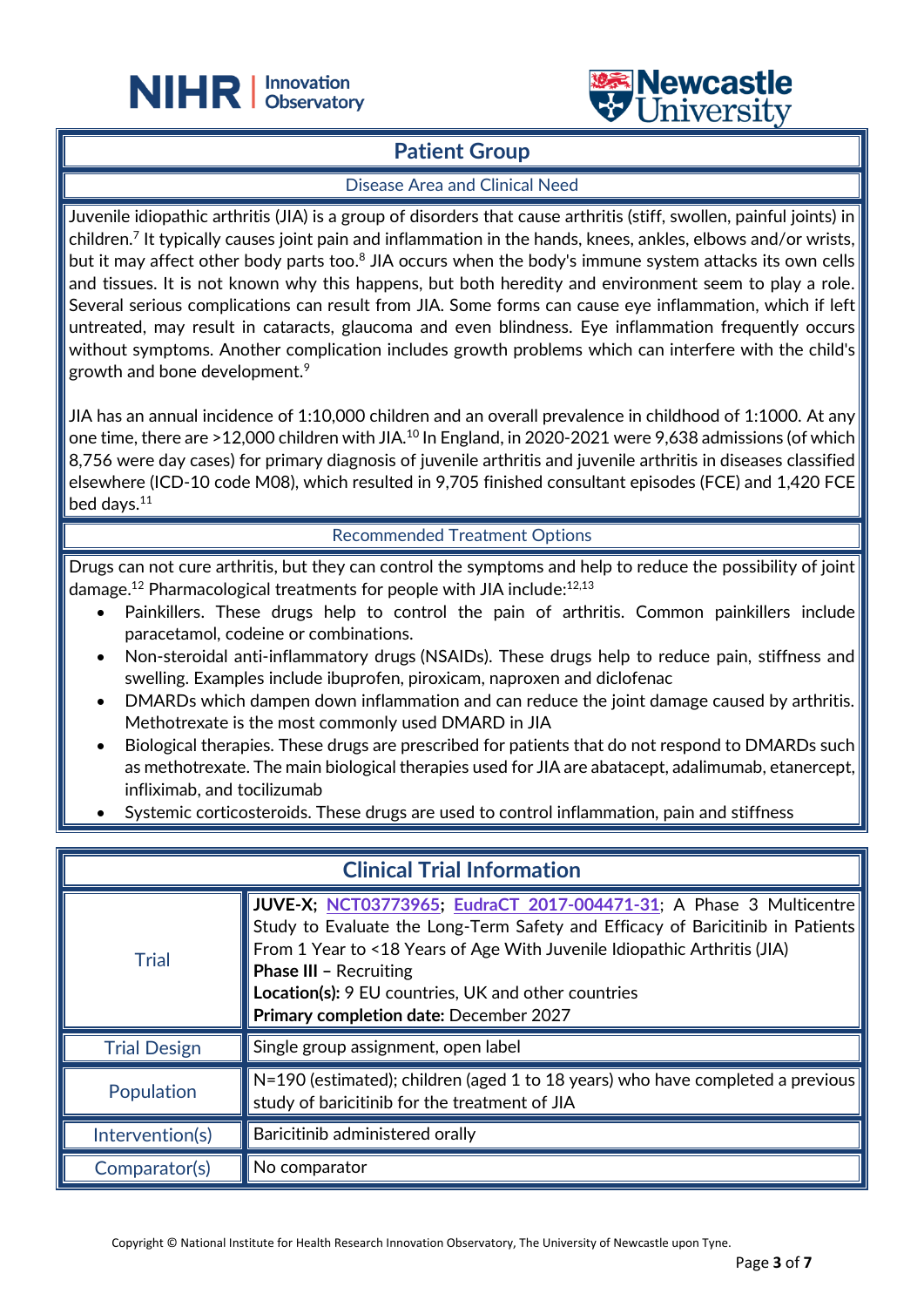



|                         | A CITTACTOIA                                                                                                                                                                                                                                                                                                                                         |
|-------------------------|------------------------------------------------------------------------------------------------------------------------------------------------------------------------------------------------------------------------------------------------------------------------------------------------------------------------------------------------------|
| Outcome(s)              | Primary outcome measures:<br>Number of participants with one or more serious adverse event(s) (SAEs)<br>$\bullet$<br>[time frame: baseline through week 264]<br>• Number of participants with permanent investigational<br>product  <br>discontinuations [time frame: baseline through week 264]<br>See trial record for full list of other outcomes |
| Results (efficacy)      |                                                                                                                                                                                                                                                                                                                                                      |
| <b>Results (safety)</b> |                                                                                                                                                                                                                                                                                                                                                      |

| <b>Trial</b>        | NCT04088396; EudraCT 2017-004495-60; Randomized, Double-Blind, Placebo-<br>Controlled, Withdrawal, Safety and Efficacy Study of Oral Baricitinib in Patients<br>From 1 Year to Less Than 18 Years Old With Systemic Juvenile Idiopathic<br><b>Arthritis</b><br><b>Phase III - Recruiting</b><br>Location(s): 8 EU countries, UK and other countries<br>Primary completion date: August 2023 |
|---------------------|---------------------------------------------------------------------------------------------------------------------------------------------------------------------------------------------------------------------------------------------------------------------------------------------------------------------------------------------------------------------------------------------|
| <b>Trial Design</b> | Randomised, parallel assignment, double-blinded, placebo-controlled                                                                                                                                                                                                                                                                                                                         |
| Population          | $N=103$ (estimated); children (aged 1 to 17 years) who have a diagnosis of systemic<br>Juvenile Idiopathic Arthritis (sJIA)                                                                                                                                                                                                                                                                 |
| Intervention(s)     | Baricitinib administered orally                                                                                                                                                                                                                                                                                                                                                             |
| Comparator(s)       | Matched placebo                                                                                                                                                                                                                                                                                                                                                                             |
| Outcome(s)          | Primary outcome measure: time to disease flare [time frame: week 24 to end of  <br>double blind withdrawal (DBW) Period (Disease Flare or up to Week 56)]<br>See trial record for full list of other outcomes                                                                                                                                                                               |
| Results (efficacy)  |                                                                                                                                                                                                                                                                                                                                                                                             |
| Results (safety)    |                                                                                                                                                                                                                                                                                                                                                                                             |

| <b>Trial</b>        | JUVE-BASIS; NCT03773978; EudraCT 2017-004518-24; A Randomized,<br>Double-Blind, Placebo-Controlled, Withdrawal, Safety and Efficacy Study of Oral<br>Baricitinib in Patients From 2 Years to Less Than 18 Years Old With Juvenile<br>Idiopathic Arthritis (JIA)<br>Phase III - Completed<br>Location(s): 9 EU countries, UK and other countries<br><b>Study completion date: January 2022</b> |
|---------------------|-----------------------------------------------------------------------------------------------------------------------------------------------------------------------------------------------------------------------------------------------------------------------------------------------------------------------------------------------------------------------------------------------|
| <b>Trial Design</b> | Randomised, parallel assignment, triple-blinded, placebo-controlled                                                                                                                                                                                                                                                                                                                           |
| <b>Population</b>   | $N=220$ ; children (aged 2 to 17 years) who have a diagnosis of active JIA<br>(polyarticular, extended oligoarticular, or enthesitis-related juvenile idiopathic                                                                                                                                                                                                                              |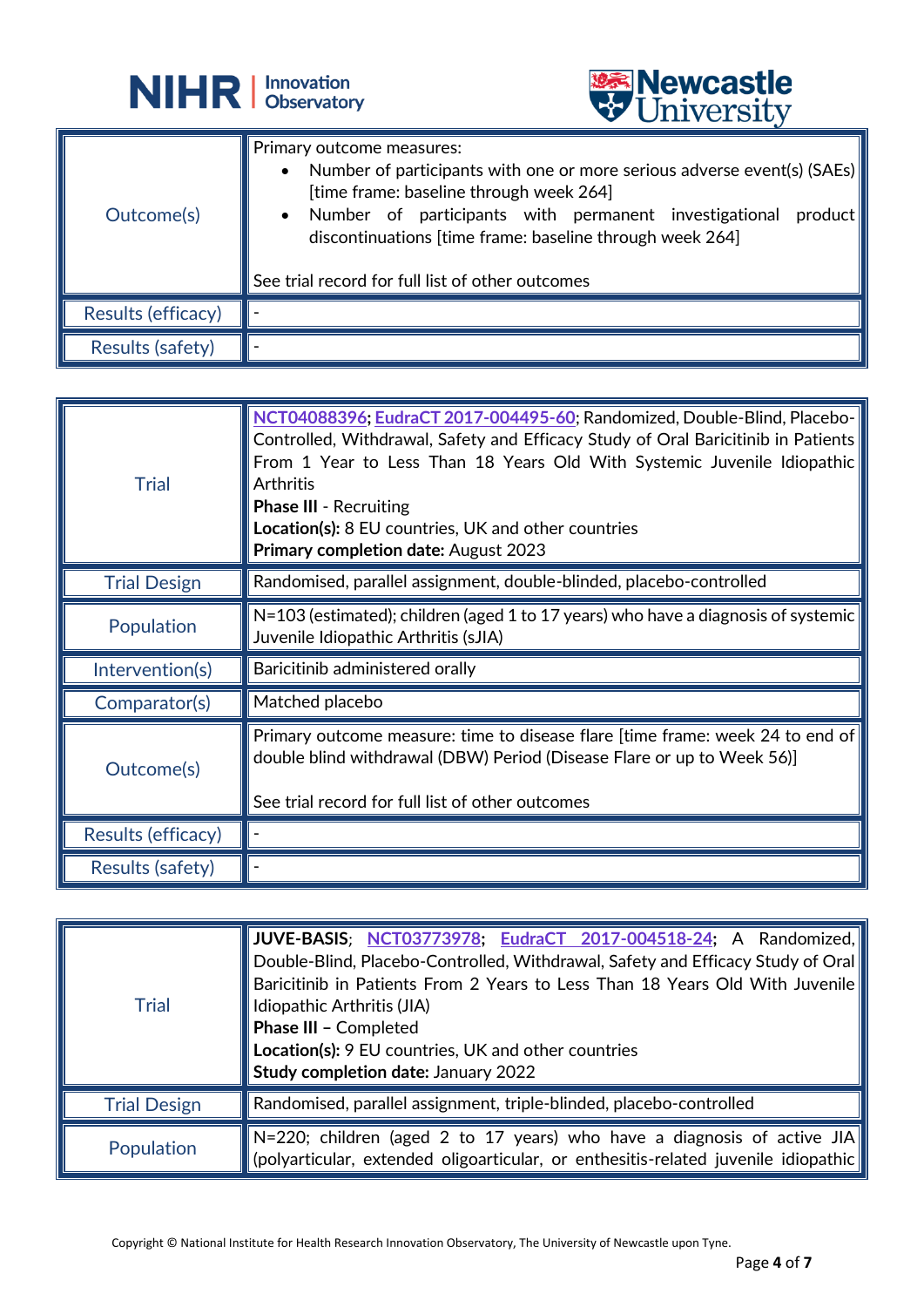



|                    | $\triangledown$ $\cup$ $\cdots$                                                                                                                    |
|--------------------|----------------------------------------------------------------------------------------------------------------------------------------------------|
|                    | arthritis [ERA] including JPsA) and had an inadequate response to at least one<br>conventional or biologic DMARD                                   |
| Intervention(s)    | Baricitinib administered orally                                                                                                                    |
| Comparator(s)      | Matched placebo                                                                                                                                    |
| Outcome(s)         | Primary outcome measure: time to disease flare [time frame: week 12 to week $\parallel$<br>44]<br>See trial record for full list of other outcomes |
| Results (efficacy) |                                                                                                                                                    |
| Results (safety)   |                                                                                                                                                    |

## **Estimated Cost**

Baricitinib is already marketed for moderate to severe rheumatoid arthritis (adults); a pack of 28 for 2mg and  $4$ mg tablets cost £805.56. $^{14}$ 

## **Relevant Guidance**

#### NICE Guidance

- NICE technology appraisal guidance. Tofacitinib for treating juvenile idiopathic arthritis (TA735). October 2021
- NICE technology appraisal guidance. Abatacept, adalimumab, etanercept and tocilizumab for treating juvenile idiopathic arthritis (TA373). December 2015.
- NICE technology appraisal guidance. Tocilizumab for the treatment of systemic juvenile idiopathic arthritis (TA238). December 2011.

#### NHS England (Policy/Commissioning) Guidance

- NHS England. Clinical Commissioning Policy Statement: Biologic Therapies for the treatment of Juvenile Idiopathic Arthritis (JIA). NHS England E03X04. July 2015.
- 2013/14 NHS Standard Contract Paediatric Medicine: Rheumatology. E03/S/b.

#### Other Guidance

- American College of Rheumatology. 2019 American College of Rheumatology/Arthritis Foundation Guideline for the Treatment of Juvenile Idiopathic Arthritis: Therapeutic Approaches for Non-Systemic Polyarthritis, Sacroiliitis, and Enthesitis. 2019.<sup>15</sup>
- Ravelli A et al. Treating juvenile idiopathic arthritis to target: recommendations of an international task force. 2018.<sup>16</sup>
- British Society for Paediatric and Adolescent Rheumatology. Standards of care for children and young people with juvenile idiopathic arthritis. 2010.<sup>17</sup>

## **Additional Information**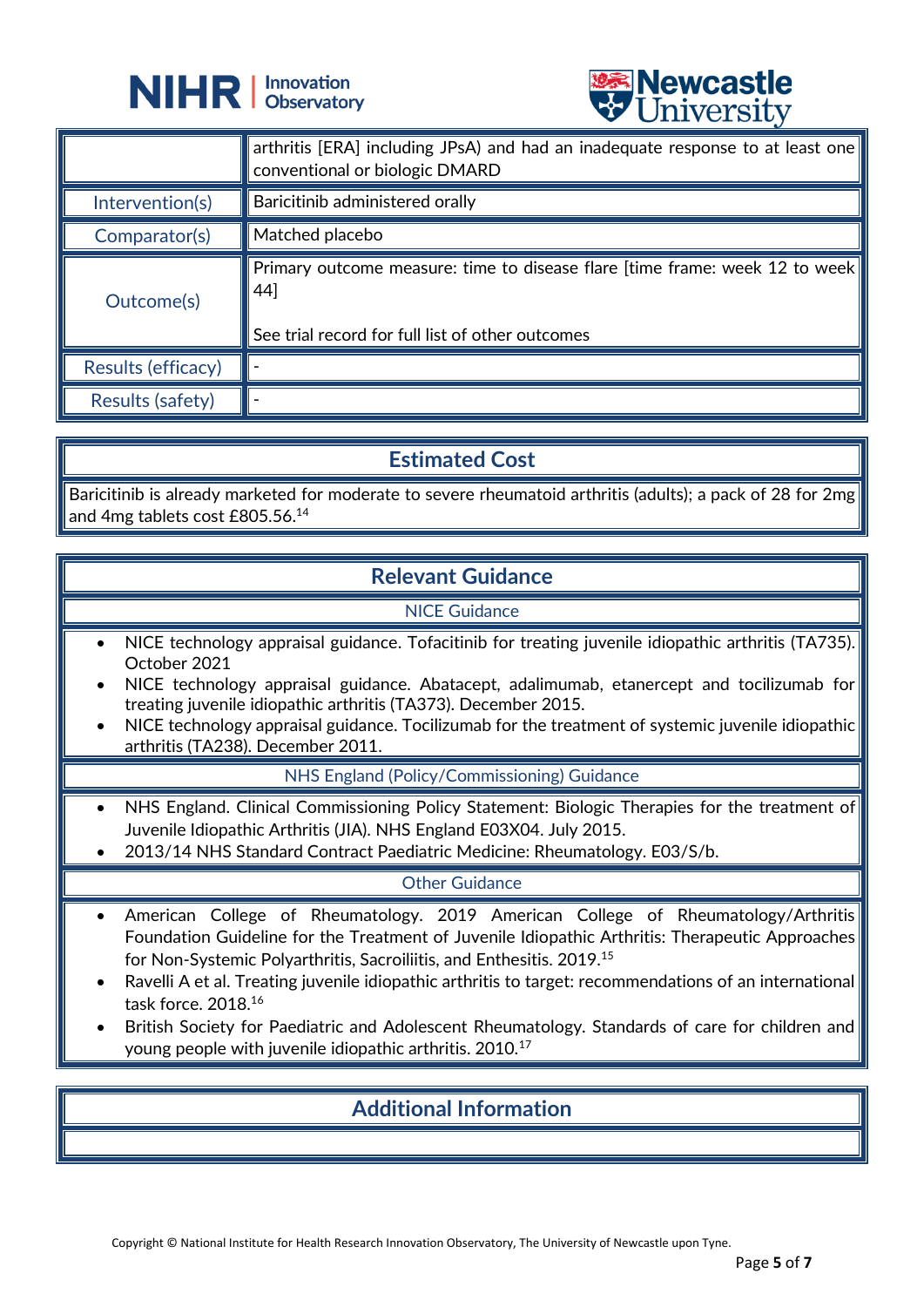



## **References**

- 1 ClinicalTrials.gov. *A Study of Baricitinib in Participants From 2 Years to Less Than 18 Years Old With Juvenile Idiopathic Arthritis (JUVE-BASIS).* Available from: <https://clinicaltrials.gov/ct2/show/NCT04088396> [Accessed 31 March 2022].
- 2 ClinicalTrials.gov. *A Study of Baricitinib in Participants From 2 Years to Less Than 18 Years Old With Juvenile Idiopathic Arthritis (JUVE-BASIS).* 2018. Available from: <https://clinicaltrials.gov/ct2/show/NCT03773978> [Accessed 13 April 2022].
- 3 Electronic Medicines Compendium (EMC). *Olumiant 2 mg Film-Coated Tablets.* Available from:<https://www.medicines.org.uk/emc/product/2434/smpc#gref> [Accessed 31 March 2022].
- 4 European Medicines Agency (EMA). *Olumiant* Available from: <https://www.ema.europa.eu/en/medicines/human/EPAR/olumiant> [Accessed 4 April 2022].
- 5 Chaplin S. Janus kinase inhibitors for autoimmune disorders. *Prescriber*. 2017;28(12):33-7. Available from[: https://doi.org/10.1002/psb.1635.](https://doi.org/10.1002/psb.1635)
- 6 ClinicalTrials.gov. *Baricitinib | Recruiting, Not yet recruiting, Active, not recruiting, Completed, Enrolling by invitation, Unknown status Studies | Phase 2, 3.* Available from: [https://clinicaltrials.gov/ct2/results?cond=&term=Baricitinib&type=&rslt=&recrs=b&recrs=a](https://clinicaltrials.gov/ct2/results?cond=&term=Baricitinib&type=&rslt=&recrs=b&recrs=a&recrs=f&recrs=d&recrs=e&recrs=m&age_v=&gndr=&intr=&titles=&outc=&spons=&lead=&id=&cntry=&state=&city=&dist=&locn=&phase=1&phase=2&rsub=&strd_s=&strd_e=&prcd_s=&prcd_e=&sfpd_s=&sfpd_e=&rfpd_s=&rfpd_e=&lupd_s=&lupd_e=&sort) [&recrs=f&recrs=d&recrs=e&recrs=m&age\\_v=&gndr=&intr=&titles=&outc=&spons=&lead=&i](https://clinicaltrials.gov/ct2/results?cond=&term=Baricitinib&type=&rslt=&recrs=b&recrs=a&recrs=f&recrs=d&recrs=e&recrs=m&age_v=&gndr=&intr=&titles=&outc=&spons=&lead=&id=&cntry=&state=&city=&dist=&locn=&phase=1&phase=2&rsub=&strd_s=&strd_e=&prcd_s=&prcd_e=&sfpd_s=&sfpd_e=&rfpd_s=&rfpd_e=&lupd_s=&lupd_e=&sort) [d=&cntry=&state=&city=&dist=&locn=&phase=1&phase=2&rsub=&strd\\_s=&strd\\_e=&prcd\\_s](https://clinicaltrials.gov/ct2/results?cond=&term=Baricitinib&type=&rslt=&recrs=b&recrs=a&recrs=f&recrs=d&recrs=e&recrs=m&age_v=&gndr=&intr=&titles=&outc=&spons=&lead=&id=&cntry=&state=&city=&dist=&locn=&phase=1&phase=2&rsub=&strd_s=&strd_e=&prcd_s=&prcd_e=&sfpd_s=&sfpd_e=&rfpd_s=&rfpd_e=&lupd_s=&lupd_e=&sort) [=&prcd\\_e=&sfpd\\_s=&sfpd\\_e=&rfpd\\_s=&rfpd\\_e=&lupd\\_s=&lupd\\_e=&sort=](https://clinicaltrials.gov/ct2/results?cond=&term=Baricitinib&type=&rslt=&recrs=b&recrs=a&recrs=f&recrs=d&recrs=e&recrs=m&age_v=&gndr=&intr=&titles=&outc=&spons=&lead=&id=&cntry=&state=&city=&dist=&locn=&phase=1&phase=2&rsub=&strd_s=&strd_e=&prcd_s=&prcd_e=&sfpd_s=&sfpd_e=&rfpd_s=&rfpd_e=&lupd_s=&lupd_e=&sort) [Accessed 4 April 2022].
- 7 KidsHealth. *Juvenile Idiopathic Arthritis.* 2021. Available from: <https://kidshealth.org/en/parents/jra.html> [Accessed 4 April 2022].
- 8 Arthritis Foundation. *Juvenile Idiopathic Arthritis (JIA).* Available from: <https://www.arthritis.org/diseases/juvenile-idiopathic-arthritis> [Accessed 4 April 2022].
- 9 Mayo Clinic. *Juvenile idiopathic arthritis.* 2020. Available from: [https://www.mayoclinic.org/diseases-conditions/juvenile-idiopathic-arthritis/symptoms](https://www.mayoclinic.org/diseases-conditions/juvenile-idiopathic-arthritis/symptoms-causes/syc-20374082)[causes/syc-20374082](https://www.mayoclinic.org/diseases-conditions/juvenile-idiopathic-arthritis/symptoms-causes/syc-20374082) [Accessed 4 April 2022].
- 10 National Health Service (NHS). *Clinical Commissioning Policy Statement: Biologic Therapies for the treatment of Juvenile Idiopathic Arthritis (JIA).* Available from: [https://www.england.nhs.uk/commissioning/wp-content/uploads/sites/12/2015/10/e03pd](https://www.england.nhs.uk/commissioning/wp-content/uploads/sites/12/2015/10/e03pd-bio-therapies-jia-oct15.pdf)[bio-therapies-jia-oct15.pdf](https://www.england.nhs.uk/commissioning/wp-content/uploads/sites/12/2015/10/e03pd-bio-therapies-jia-oct15.pdf) [Accessed 4 April 2022].
- 11 National Health Service (NHS) Digital. *Hospital Admitted Patient Care Activity.* 2021. Available from[: https://digital.nhs.uk/data-and-information/publications/statistical/hospital](https://digital.nhs.uk/data-and-information/publications/statistical/hospital-admitted-patient-care-activity)[admitted-patient-care-activity](https://digital.nhs.uk/data-and-information/publications/statistical/hospital-admitted-patient-care-activity) [Accessed 4 April 2022].
- 12 Versus Arthritis. *Juvenile idiopathic arthritis (JIA).* Available from: <https://www.versusarthritis.org/about-arthritis/conditions/juvenile-idiopathic-arthritis/> [Accessed 4 April 2022].
- 13 National Institute for Health and Care Excellence (NICE). *Abatacept, adalimumab, etanercept and tocilizumab for treating juvenile idiopathic arthritis.* 2015. Available from: <https://www.nice.org.uk/guidance/ta373> [Accessed 13 April 2022].
- 14 National Institute for Health and Care Excellence (NICE). *Baricitinib.* Available from: <https://bnf.nice.org.uk/medicinal-forms/baricitinib.html> [Accessed 4 April 2022].
- 15 Ringold S, Angeles-Han ST, Beukelman T, Lovell D, Cuello CA, Becker ML, et al. 2019 American College of Rheumatology/Arthritis Foundation Guideline for the Treatment of Juvenile Idiopathic Arthritis: Therapeutic Approaches for Non-Systemic Polyarthritis, Sacroiliitis, and Enthesitis. *Arthritis & Rheumatology*. 2019;71(6):846-63. Available from: [https://doi.org/10.1002/art.40884.](https://doi.org/10.1002/art.40884)